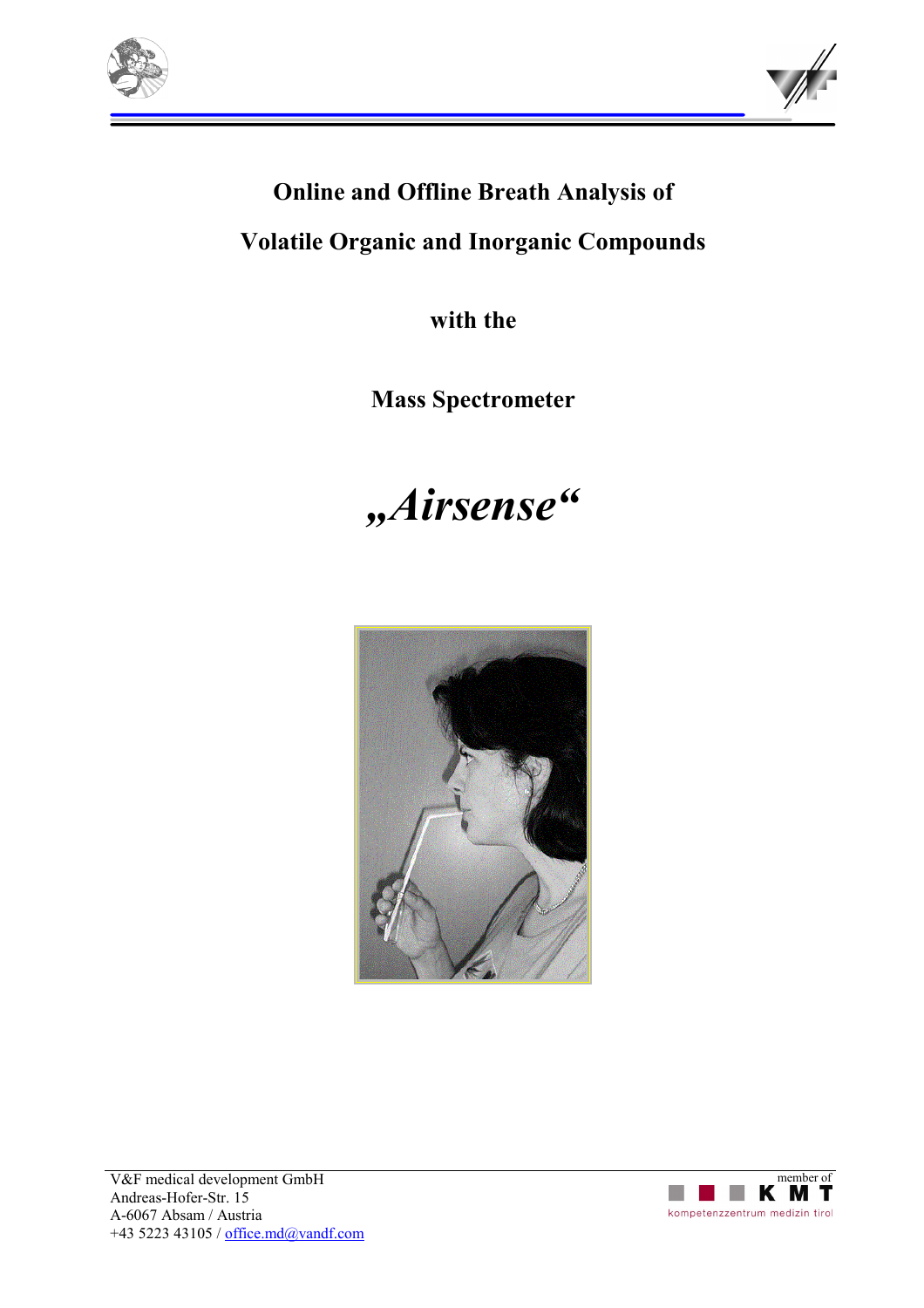



## **Contents**

- **1) Breath analysis as a possible tool in liver diagnostics: A pilot study**
- **2) Monitoring of detoxification-diet according to Dr. F.X. Mayr**
- **3) Breath to breath monitoring of pharmacokinetic profiles**
- **4) Blood lactate in correlation to off-line exhaled breath monitoring under bicycle ergometry: A promising non invasive diagnostic tool in performance function diagnostics**
- **5) Acetone and diethyl ether vapor exposure monitoring**
- **6) Lactose/Fructose intolerance and malabsorption monitoring**
- **7) The V&F-Airsense: Technology Instrumentation**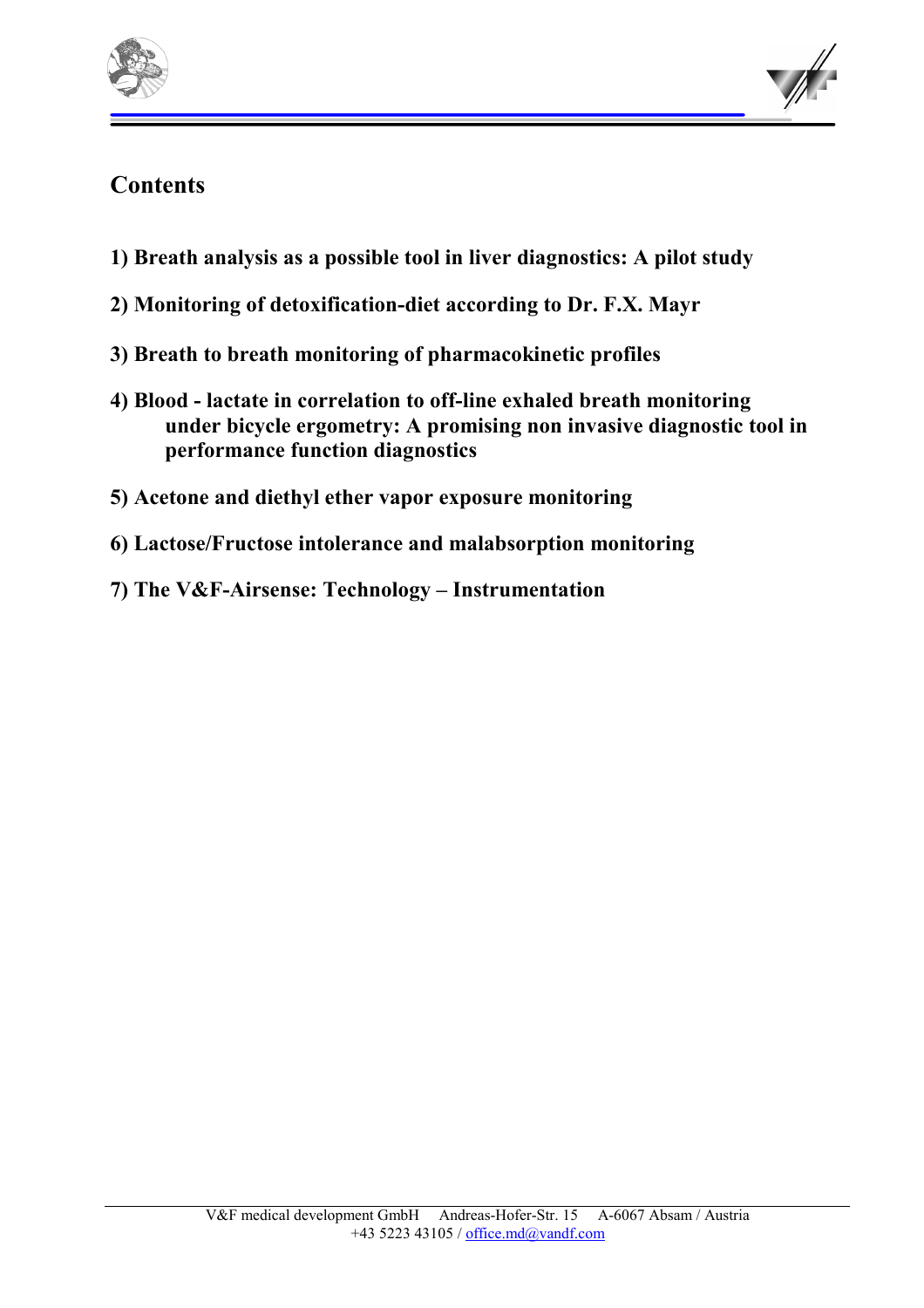



## **1) Breath analysis as a possible tool in liver diagnostics: A pilot study**

#### **(submitted for publication)**

**Introduction:** Human exhaled breath contains a wide range of molecules either present as gases or occuring in solubilised form in the humidity of the breath.

In patients with liver diseases, breath analysis might give additional information about the character of the liver disease beyond routine blood tests.Therefore we investigated, whether breath analyses could be helpful in the diagnosis of liver diseases.

Breath was collected from 131 persons having either a liver disease (non-alcoholic fatty liver disease - NAFLD, alcoholic fatty liver disease - AFLD, liver cirrhosis) or being completely healthy. Liver diseases were diagnosed by ultrasound, routine liver tests and the patient's history. Breath samples were collected in glass vials (see figure 1) and analysed by V&F soft ionisation mass spectrometry (Airsense). Several statistical methods were used to calculate statistical significances and positive predictive values for these four groups.





**Results:** 114 molecules were measured in human breath. Spectra of exhaled breath differ between healthy persons, persons with non-alcoholic fatty liver disease, alcoholic fatty liver disease, and liver cirrhosis. 44 molecules showed a statistically significant difference between the four tested groups. Discriminant analysis based on only five molecules, acetaldehyde, endogenous ethanol, isoprene, nitrogen monoxideand molecular mass 76 which might be carbon disulfide (see figures 2 - 6) provided a positive predictive value of 80% for healthy persons, 67% for NAFLD, 60% for AFLD and 46% for liver cirrhosis.

Results of discriminant analysis based on gammaGT, the most prominent laboratory value for the indication of liver diseases (see figure 7) provided a positive predictive value of 97 % for healthy persons, 82% for NAFLD, 40% for AFLD and 0% for liver cirrhosis.

With this pilot study first steps for a non invasive diagnostic and cheap tool for the assessment of the liver function have been taken. The results suggest that breath analyses might be a useful tool for the diagnosis of liver diseases.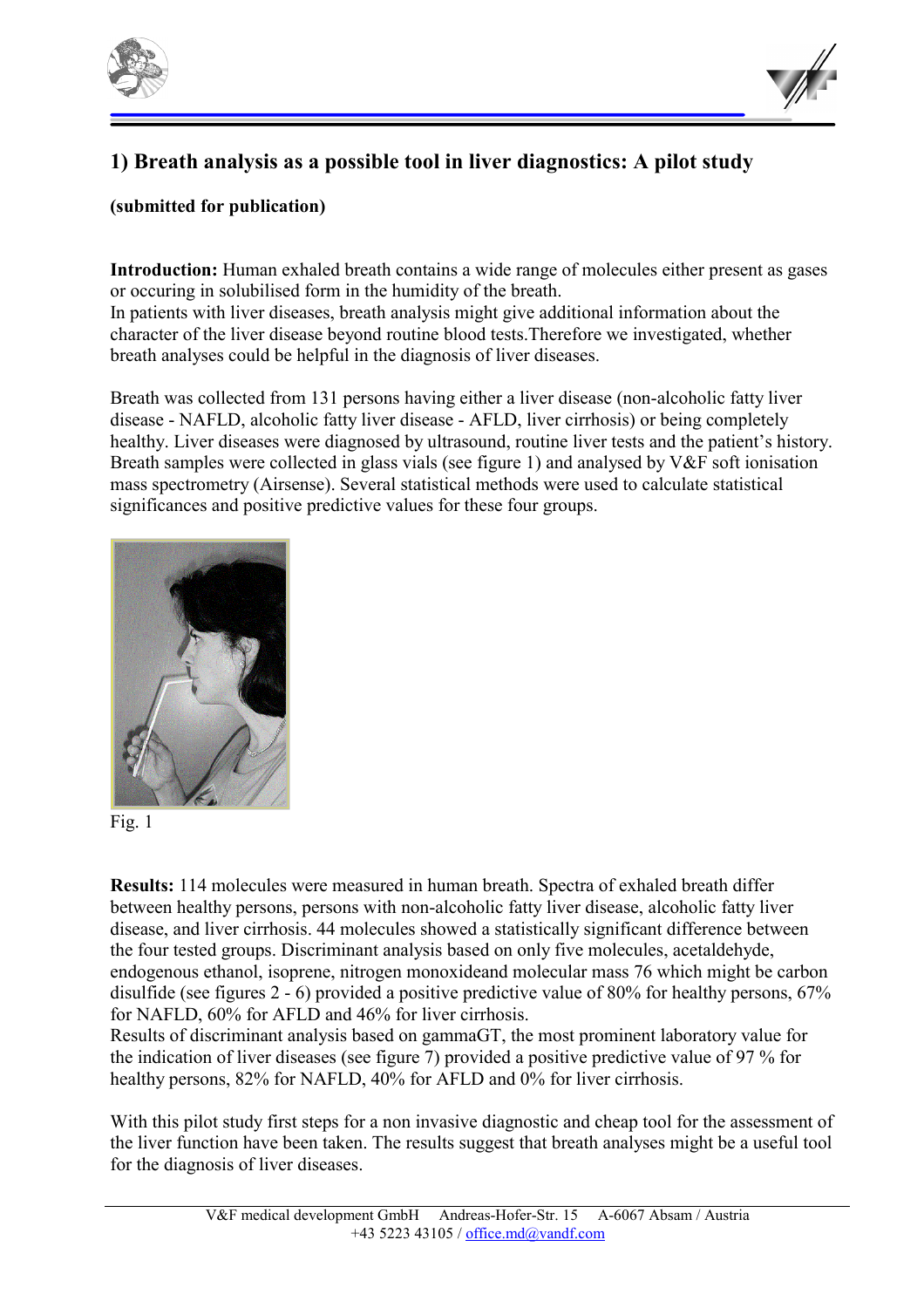



Figure 2: acetaldehyde Figure 3: ethanol





Figure 6: molecular mass 76 Figure 7: gammaGT





Figure 4: isoprene Figure 5: nitrogen monoxide





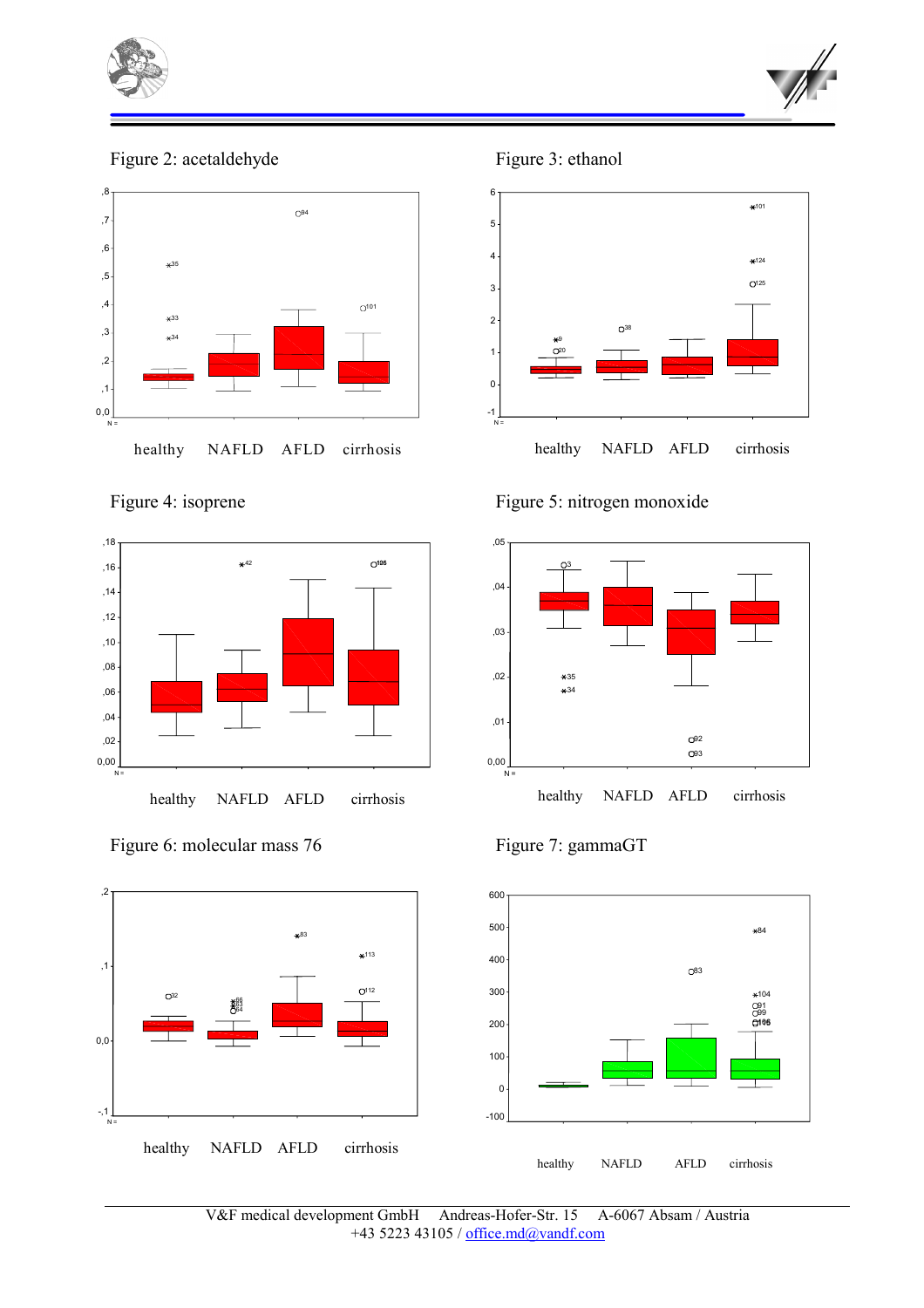



## **2) Monitoring of a detoxification-diet according to Dr. F.X. Mayr**

#### **Introduction:**

One female and one male both aged in their midthirties and in good physical condition were on a diet according to Dr. F.X. Mayr for two weeks in an Austrian health resort.

The man only drank tea and ate rolls, whereas the woman was also allowed to eat light side dishes.

During the first four days of this period both of them exhaled three times a day into glass vials at defined times per day (with an empty stomach in the morning, before and after lunch at midday). After these four days the samples were analyzed by the V&F soft ionisation mass spectrometry.

#### **Results:**

Probably because of the more intensive fasting of the man there are several molecules which show the deep purification of the body. Interestingly enough the component propanol (figure 8) starts to increase in the exhaled breath on day 2 whereas acetic acid (figure 9) starts to increase on day 3.



Fig. 8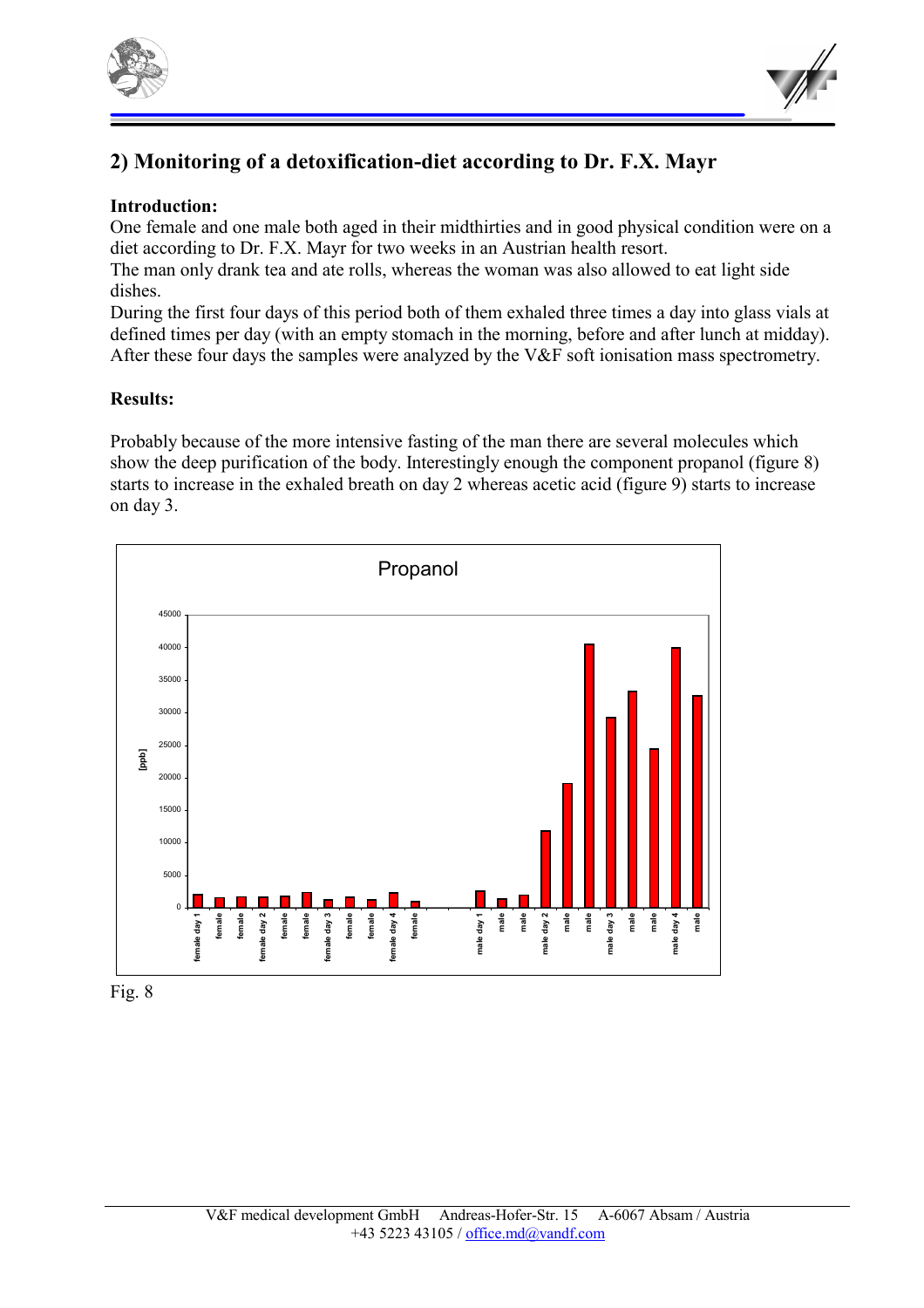







Beside these two molecules also other compound classes like alcohols, aldehydes and ketones show similar tendencies. The biggest difference showed the compound acetone (figure 10).



![](_page_5_Figure_6.jpeg)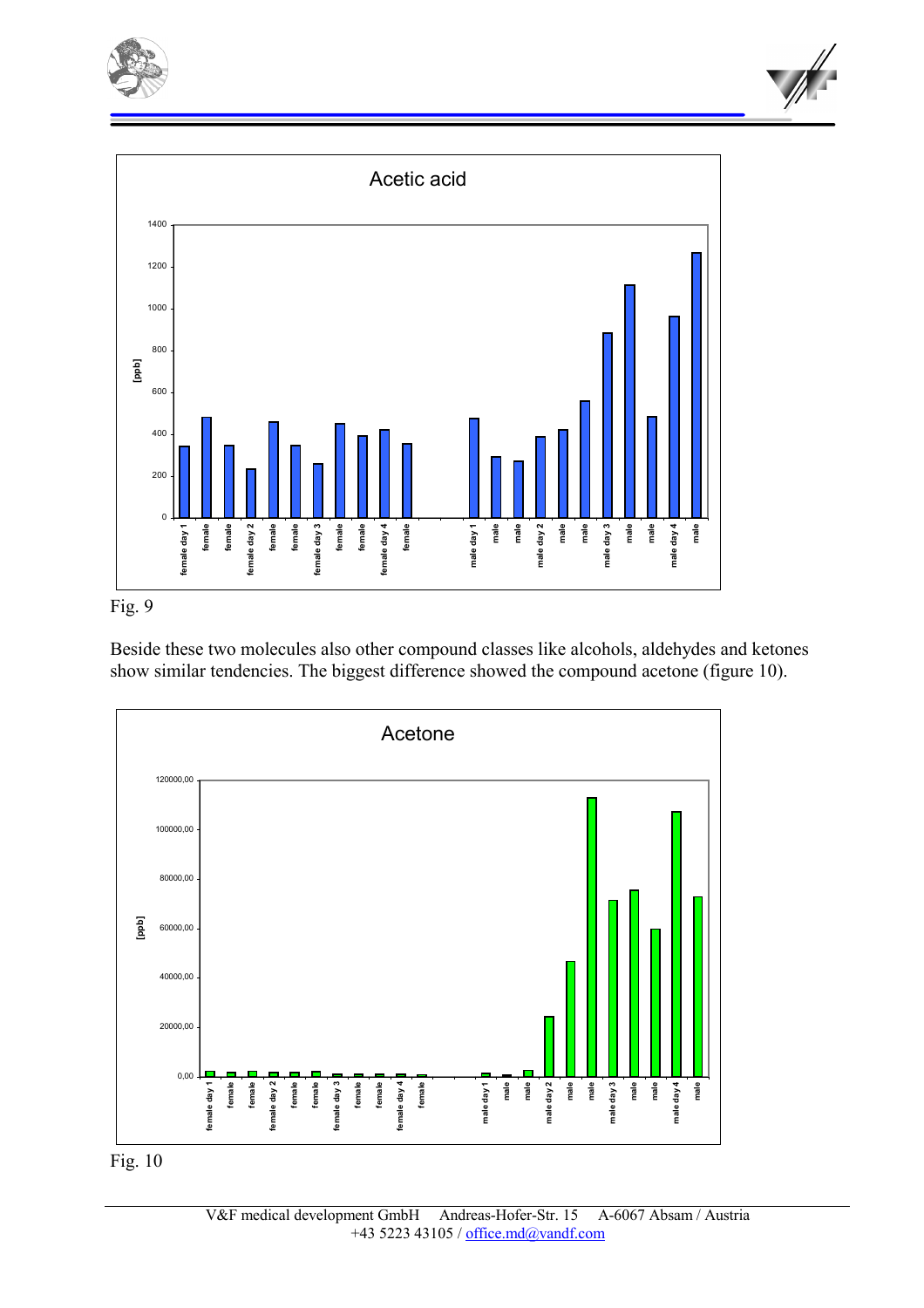![](_page_6_Picture_0.jpeg)

![](_page_6_Picture_1.jpeg)

## **3) Breath to breath monitoring of pharmacokinetic profiles**

After the ingestion of tablets containing 300 mg thymol, the quantitative inline gasphase analysis of thymol, isoprene, mass 61 and ethanol was performed in the exhaled breath of a 65 kg male.

Over 90 minutes the concentrations were measured with four-second cycle time by the V&Fmass spectrometer "Airsense".

| lower detection level<br>[ppb] | [ppb] | detector sampling<br>time per cycle [msec] |
|--------------------------------|-------|--------------------------------------------|
| 0,2                            | 0,1   | 2500                                       |
| 50                             | 10    | 300                                        |
| 50                             | 10    | 300                                        |
| 100                            | 20    | 150                                        |
|                                |       | resolution                                 |

Mass spectrometer adjustments:

Figure 11 shows the input function of the released drug, reaching a maximum of 3 ppb 36 minutes after the ingestion of the tablets followed by a slow decline of the concentration, describing the disposition of thymol. 30 minutes after the ingestion of the tablets the ethanol level began to rise in the exhaled breath starting from 0,5 ppm reaching 7 ppm after 90 minutes.

![](_page_6_Figure_8.jpeg)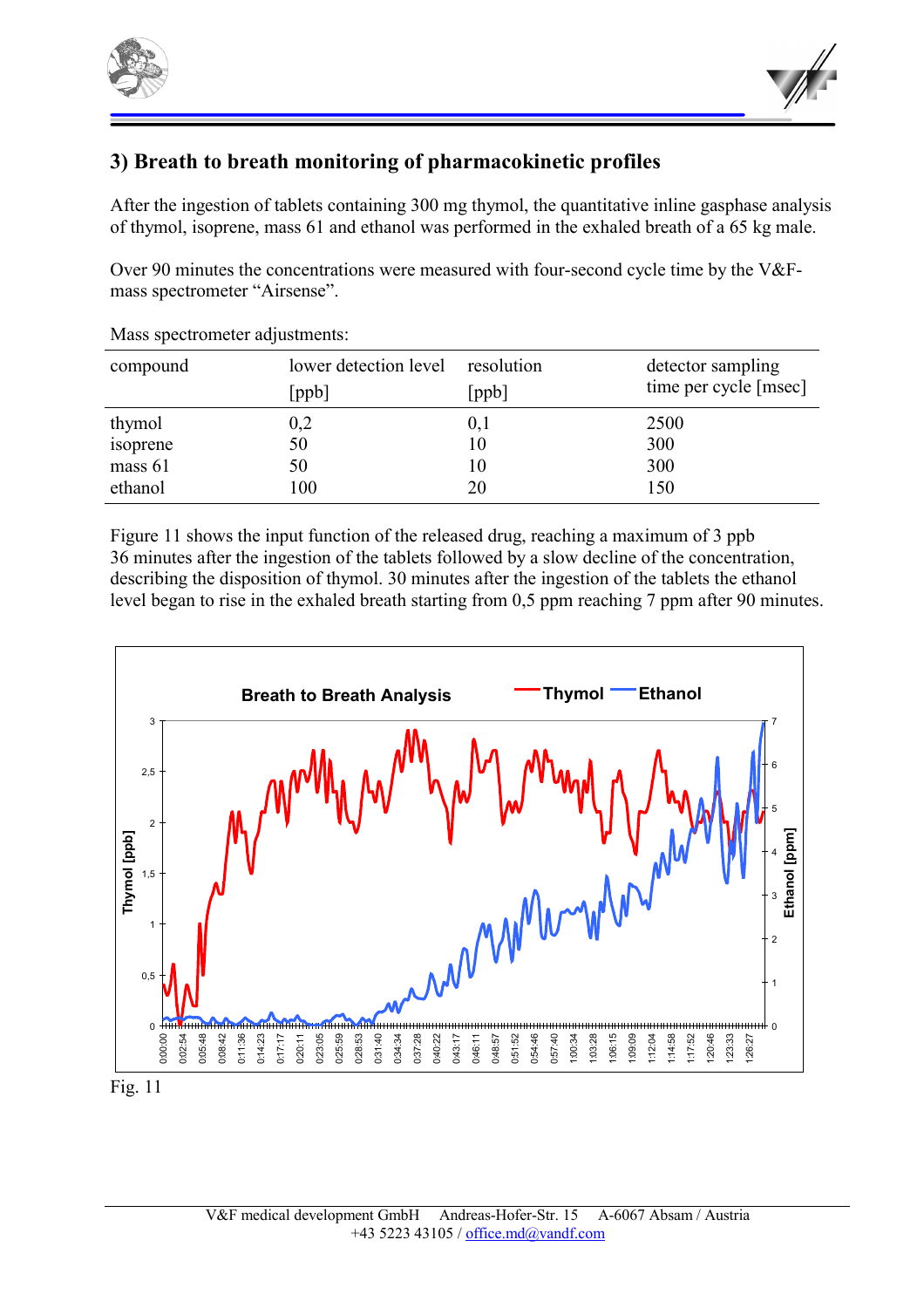![](_page_7_Picture_0.jpeg)

![](_page_7_Picture_1.jpeg)

## **4) Blood - lactate in correlation to off-line exhaled breath monitoring under bicycle ergometry: A promising non invasive diagnostic tool in performance function diagnostics**

In a pilot study three volunteers agreed to participate in a classical blood lactate determination with bicycle ergometry.

Starting at 50 watt the power was increased with an additional 50 watt every three minutes until the volunteers reached their individual maximum power. Whenever the power was increased blood was taken from the ear to determine lactate and simultaneously the test persons exhaled into vials, which then were analyzed by V&F's mass spectrometer technology.

From 114 analyzed molecules, the exhaled value of carbon dioxide divided through the value of the compound isoprene showed the best correlation to blood lactate (figure 12). For a better overview both blood lactate and carbon dioxide/isoprene have been calculated to a maximum relative value of 1 (i.e. 100%).

Beside carbon dioxide/isoprene also the compound methane tends to result in a positive correlation to the blood lactate gradient.

![](_page_7_Figure_7.jpeg)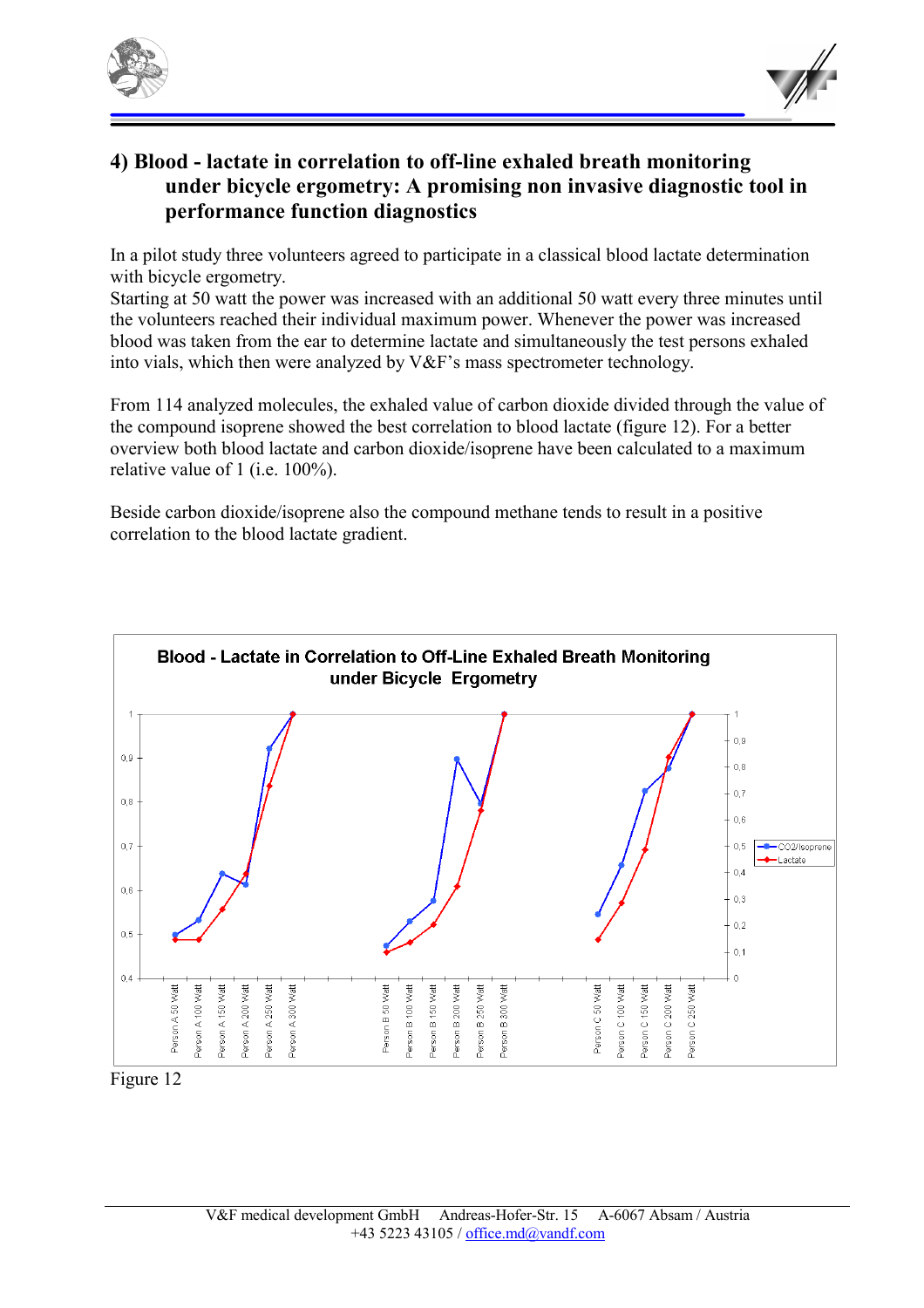![](_page_8_Picture_0.jpeg)

![](_page_8_Picture_1.jpeg)

## **5) Acetone and diethyl ether vapor exposure monitoring**

Offline measurement of the exhaled breath of people working in a binocular producing company were performed. The main solvents for cleaning the lenses and prisms during the fabrication of the binoculars are acetone and diethyl ether. Despite ventilation systems in the factory the workers are exposed to average gas concentrations of 30 ppm acetone and 40 ppm diethyl ether. Inhaled volatile compounds readily obtain high concentrations in well perfused organs like brain, lung and heart whereas the disposition in muscle and tissue is slow. For this reason these VOCs are exhaled unchanged.

The exhaled breath was collected in glass vials and while sampling a second vial was placed in the surronding to collect the ambient air. The analysis was performed by the V&F-Airsense in combination with the V&F-Autosampler under consideration of the ambient air.

![](_page_8_Picture_5.jpeg)

Figure 13 shows the natural logarithm of the acetone and diethyl ether concentrations versus the time of exposure of six people after two days of regeneration.

The concentration of diethyl ether in exhaled breath rises at 5 ppm/h and discharges fast to zero at 10 to 15 ppm/h (lunch break). Acetone starts with offset levels due to the inner acetone contents in every person and thus rises and discharges more slowly than diethyl ether.

![](_page_8_Figure_8.jpeg)

![](_page_8_Figure_9.jpeg)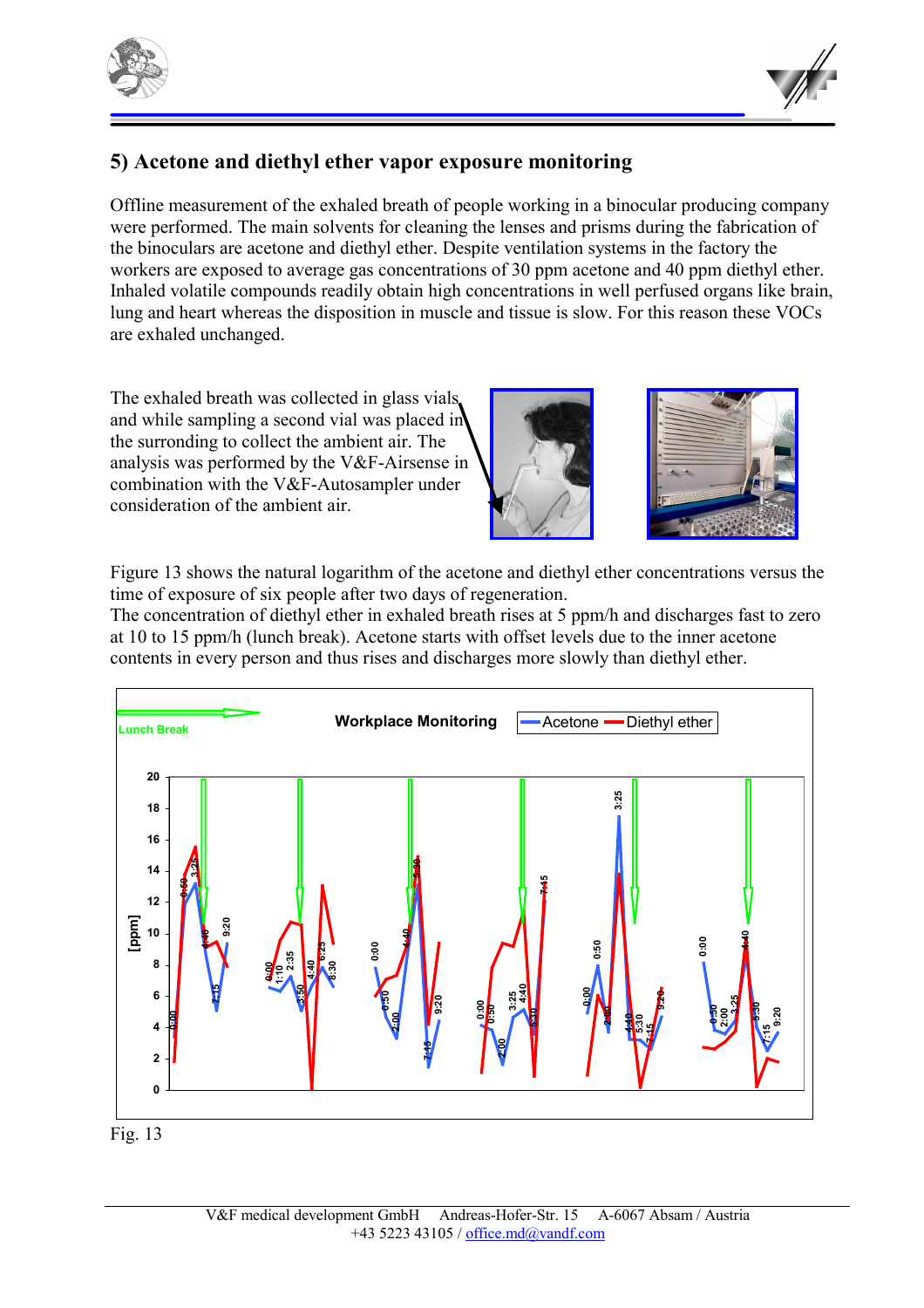![](_page_9_Picture_0.jpeg)

![](_page_9_Picture_1.jpeg)

## **6) Lactose/Fructose intolerance and malabsorption monitoring**

### **Introduction**

Lactose and fructose intolerance or malabsorption are frequent disorders in civilized countries. In the USA more than 40 Mio people suffer from one or both of these disorders. In Europe the incidence is suspected to be around 15 to 20 percent. Lactose intolerance is due to a disorder in the lactase gene leading to a decreased production of lactase in heterozygous patients whereas lactase is missing in homozygous patients. Fructose intolerance is associated with alterations in the aldolase B gene. Clinical presentation is characterized by bloating, diarrhea, abdominal pain. In fructose intolerance additional symptoms not associated to the gastrointestinal tract like headache and chronic fatigue are frequently reported. Usually patients tend to avoid either lactose- or fructose-containing meals. In fructose intolerance vitamin-deficiency is seen whereas lactose intolerant patients have an elevated risk to develop osteoporosis due to reduced calcium intake and absorption.

#### **Patients and methods**

48 Patients – 33 female, mean age 41, 9 years – complaining of gastrointestinal symptoms were enrolled into the study. 41 patients completed lactose and fructose breath tests. When both tests were performed, there had to be a wash out phase of at least 48 hours betweeen the tests. Patients were given 50 g of fructose or lactose dissolved in water and breathing samples were collected in glass vials before and every 30 minutes up to 2 hours after administration of fructose or lactose and subsequently analyzed by the V&F-Airsense. In addition patients had to answer a questionnaire on symptoms including bloating, abdominal pain, rumors, headache, nausea, flatulence on each breath sample collection.

#### **Results**

#### **Lactose breath test**

Some of more than a hundred of analyzed substances show different reaction patterns after lactose administration in normal patients not complaining symptoms (group 1, n=19) and patients complaining on bloating (group 2,  $n=2$ ), abdominal pain (group 3,  $n=2$ ) or nausea (group 4, n=5). Methanol, propane, nitrogen monoxide, mass 102 and mass 90 (ev. lactic acid) remain unchanged in normal individuals whereas they decrease in patients of group 3 and 4.

Free water and mass 100 is increasing in non-normal patients while they remain stable in normal controls (group 1)

Whether the decrease of methanol, propane and lactic acid and the increase of mass 100 is due to different bacterial colonization of the small intestine in normal and lactose intolerant patients has to be clarified in further studies. The increase in free water seems to reflect the osmotic effect of higher sugar content in the small intestine and is furthermore associated with diarrhea following lactose administration in these patients.

Decrease in NO in lactose intolernat patients (only group 3 and 4) is associated with more severe symptoms. Whether it reflects induced bacterial metabolism or a crude reaction type of patient energy metabolism has to be elucidated.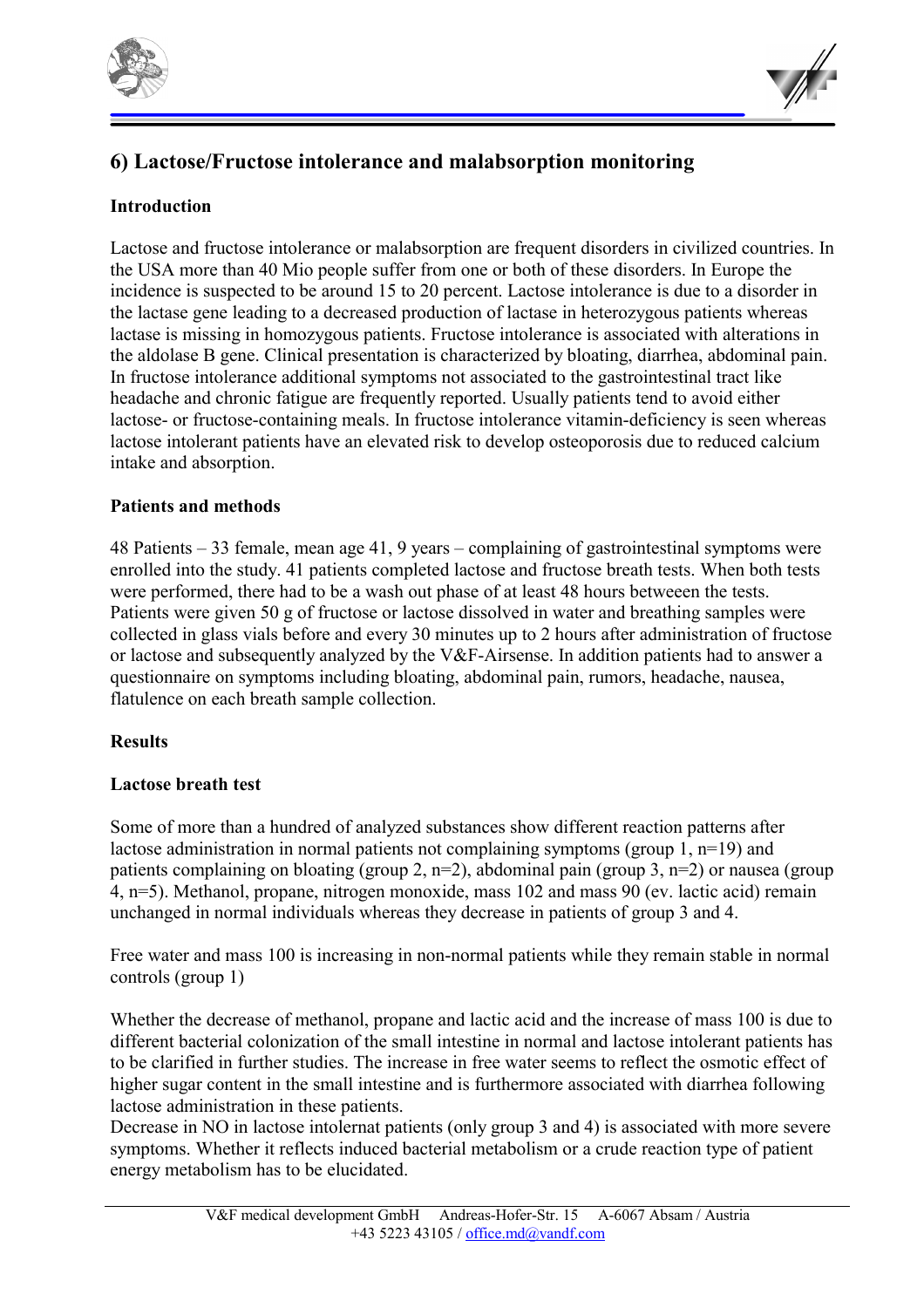![](_page_10_Picture_0.jpeg)

![](_page_10_Picture_1.jpeg)

## **Fructose breath test**

In fructose breath test, the reaction pattern of analyzed substances is more uniform than in lactose breath test. Formaldehyde, methanol, nitrogen dioxide, mass 85 and 86 show an increase within 60 minutes after fructose administration in normal controls (group 1, n=6) whereas those substances decrease in all other patient groups.

Mass 90 (ev. lactic acid) shows a similar increase in normal patients but is decreasing only in patients complaining of nausea (group 4, n=11), whereas it remains stabel in group 2 (bloating, n=6) and group 3 (abdominal pain, n=7).

Formaldehyde is a substrate of pentose and methane cycle in human cellular pathway and the decrease in non-normal patients seems to reflect the missing substrate. Whether lactic acid reflects changes in intestinal bacterial metabolism due to fructose overfilling remains under suspicion.

#### **Summary**

Intolerant patients show different reaction patterns of some analyzed substances after fructose or lactose administration than normal controls. Some of these reaction patterns are associated with specific symptoms like nausea or abdominal pain. Whether some of these changes are due to altered bacterial colonization of the small intestine is to be clarified. In fructose intolerance formaldehyde could be associated with missing substrate in the pentose and methane cycle of the patient.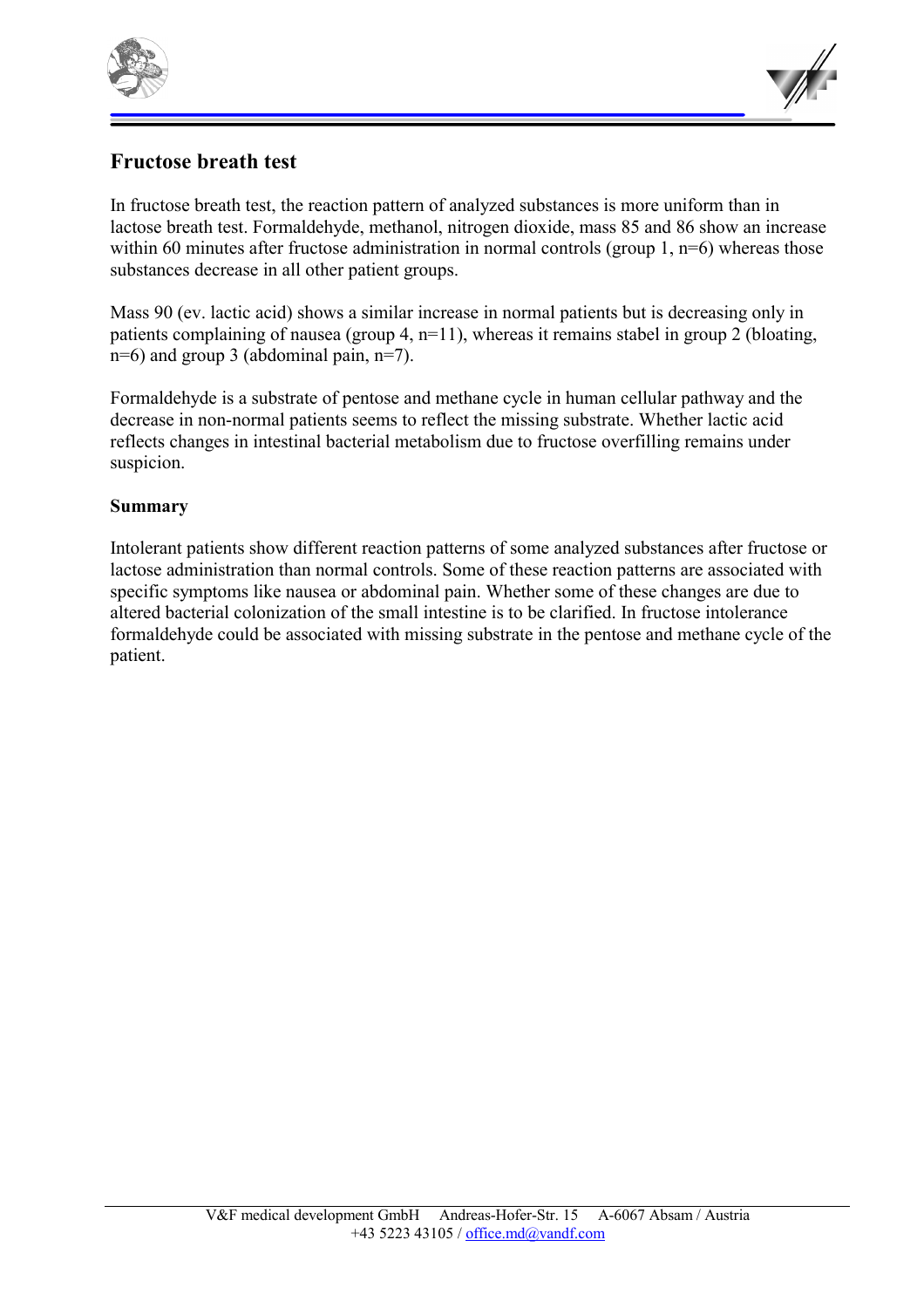![](_page_11_Picture_0.jpeg)

![](_page_11_Picture_1.jpeg)

## **7) The V&F-Airsense: Technology – Instrumentation**

The technology and the main features can be described as follows.

The detection principle of the instrument is the analysis of the molecular weight of the substances. Sample gas is introduced to a high vacuum chamber and transformed into ions that are subsequently mass selected by electromagnetic fields and counted in a particle detector (figure 14).

![](_page_11_Figure_5.jpeg)

Fig. 14 Schematic setup of the "V&F-Airsense"

As different molecules may carry the identical molecular weight, such as  $N_2$  and CO or formaldehyde and NO or  $CO_2$  and N<sub>2</sub>O, the instrument uses different ionization levels (i.e. different primary ion beams) to distinguish between mass identical molecules. Every molecule has an individual energy that is necessary to remove an electron and thus convert the molecule into an ion. An additional separation effect is gained through the formation of defined fragment ions. The interaction of the ion beam with the gas sample results in well-defined product ions. A krypton ion beam with 13,9 eV energy, for instance, separates the mass identical molecules  $N_2$ (14.2 eV) and CO (13,7 eV). The mass identity of methanol CH<sub>3</sub>OH and oxygen O<sub>2</sub> on mass 32 is solved by ionization with xenon (12,2 eV) that generates an  $O_2$ - ion on mass 32 and a CH<sub>3</sub>O<sup>+</sup>ion on mass 31. Larger hydrocarbons, for example, need ionization energies in the range of 10 eV created by a mercury ion beam. Table 1 shows the general technical data of the "V&F-Airsense".